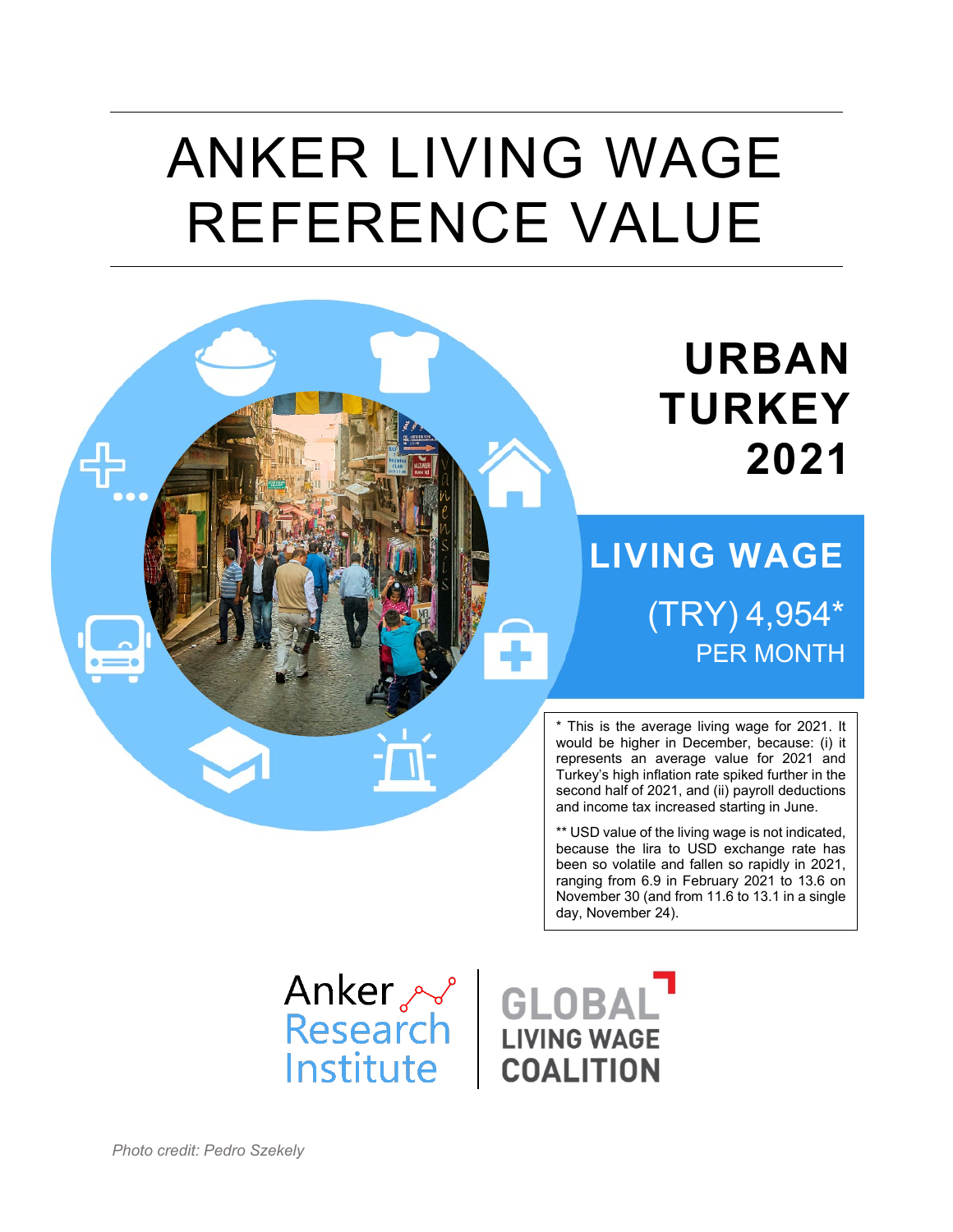*The Anker Reference Values are endorsed by the Global Living Wage Coalition (Fairtrade International, Rainforest Alliance, Social Accountability International and ISEAL Alliance). Development of the methodology was initiated and supported by Fairtrade International and German Federal Ministry for Economic Cooperation and Development (BMZ). Further support was received from Rainforest Alliance, Social Accountability International and Clif Bar & Company.*

*Anker Living Wage and Living Income Research Institute – Founded by Richard Anker and Martha Anker, the Global Living Wage Coalition, and Clif Bar & Company. Social Accountability International (SAI) is the institutional host.* 

*We are grateful to Primark for funding this Reference Value Country Report.*

*The Anker Living Wage and Income Research Network was founded by Richard Anker and Martha Anker, the Global Living Wage Coalition, and Clif Bar & Company. Social Accountability International (SAI) is the institutional host.*



Anker **Research** Institute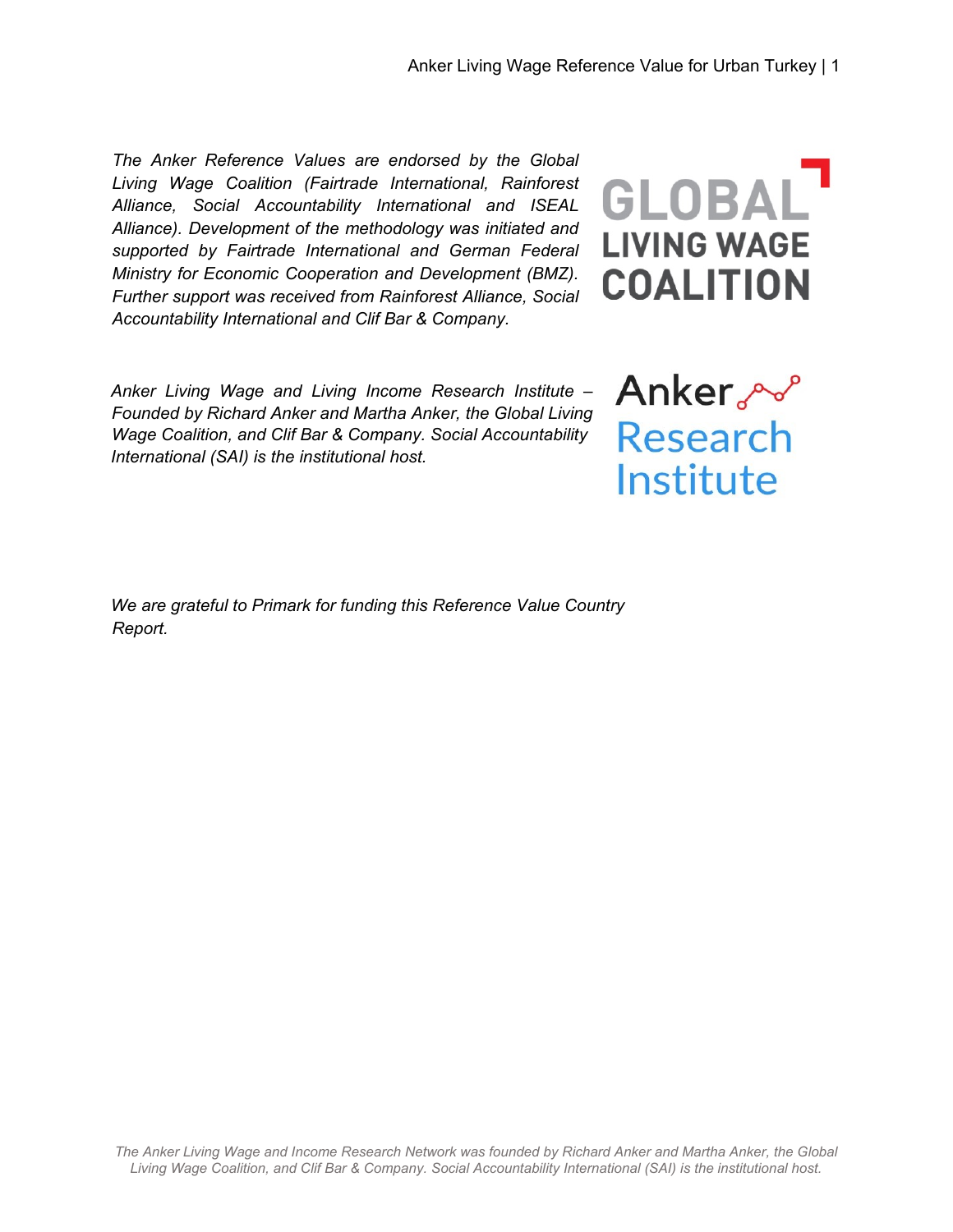### Anker Living Wage Reference Value<sup>[1](#page-2-0)</sup>

#### Urban Turkey 2021

#### **1. Anker Living Wage Reference Value for Urban Turkey**

The Anker Living Wage Reference Value for 2021 for urban Turkey is TRY 4,954 per month.[2](#page-2-1) This is the average living wage over 2021 required by an urban worker to be able to afford a basic but decent living standard for himself or herself and his/her family in a typical urban area of Turkey. It is important to note that the living wage would be higher than this at the end of 2021 for two reasons. First: Turkey has a high inflation rate, which spiked further in the second half of 2021 to an annual rate of around 20% in October, according to TURKSTAT (and said to be even higher according to others), and the recent large depreciation of the lira is likely to further exacerbate inflation. And second: payroll deductions and income tax due on the living wage started increasing from June. In addition, it is also important to keep in mind that in such a large and diverse country like Turkey, living costs and living wages are necessarily higher than average in expensive and developed cities such as Istanbul, Izmir and Ankara.

#### The Living Wage is defined by the Global Living Wage Coalition as:

*"A living wage is the remuneration received for a standard workweek by a worker in a particular place sufficient to afford a decent standard of living for the worker and her or his family. Elements of a decent standard of living include food, water, housing, education, health care, transportation, clothing, and other essential needs including provision for unexpected events." (Global Living Wage Coalition)*

#### **2. Anker Reference Value Methodology**

Anker Living Wage Reference Values are based on a new methodology developed by Richard Anker, Martha Anker, and Ian Prates. This methodology is based on a statistical analysis of 40 internationally comparable, quality-assured Anker methodology studies spread across lowincome and middle-income countries carried out primarily under the auspices of the Global Living Wage Coalition. Anker Reference Values are internationally comparable, consistent with results from existing Anker living wage and living income benchmark studies and easy to update every year, and so are especially valuable for countries where it has not yet been possible to organize and fund a full quality-assured Anker methodology living wage or living income study.

<span id="page-2-0"></span><sup>&</sup>lt;sup>1</sup> Prepared by Azfar Khan, Ian Prates, Martha Anker and Richard Anker.

<span id="page-2-1"></span> $2$  A USD value of this living wage is not indicated as is usually done in Anker Reference Value reports, because the lira to USD exchange rate has been so volatile and has depreciated so rapidly during 2021. It was 6.9 in February, 8.5 in September, and between 10.0 and 13.6 in November (and between 11.6 and 13.1 on a single day, November 24). [https://tradingeconomics.com/turkey/currency.](https://tradingeconomics.com/turkey/currency)

*The Anker Living Wage and Income Research Network was founded by Richard Anker and Martha Anker, the Global Living Wage Coalition, and Clif Bar & Company. Social Accountability International (SAI) is the institutional host.*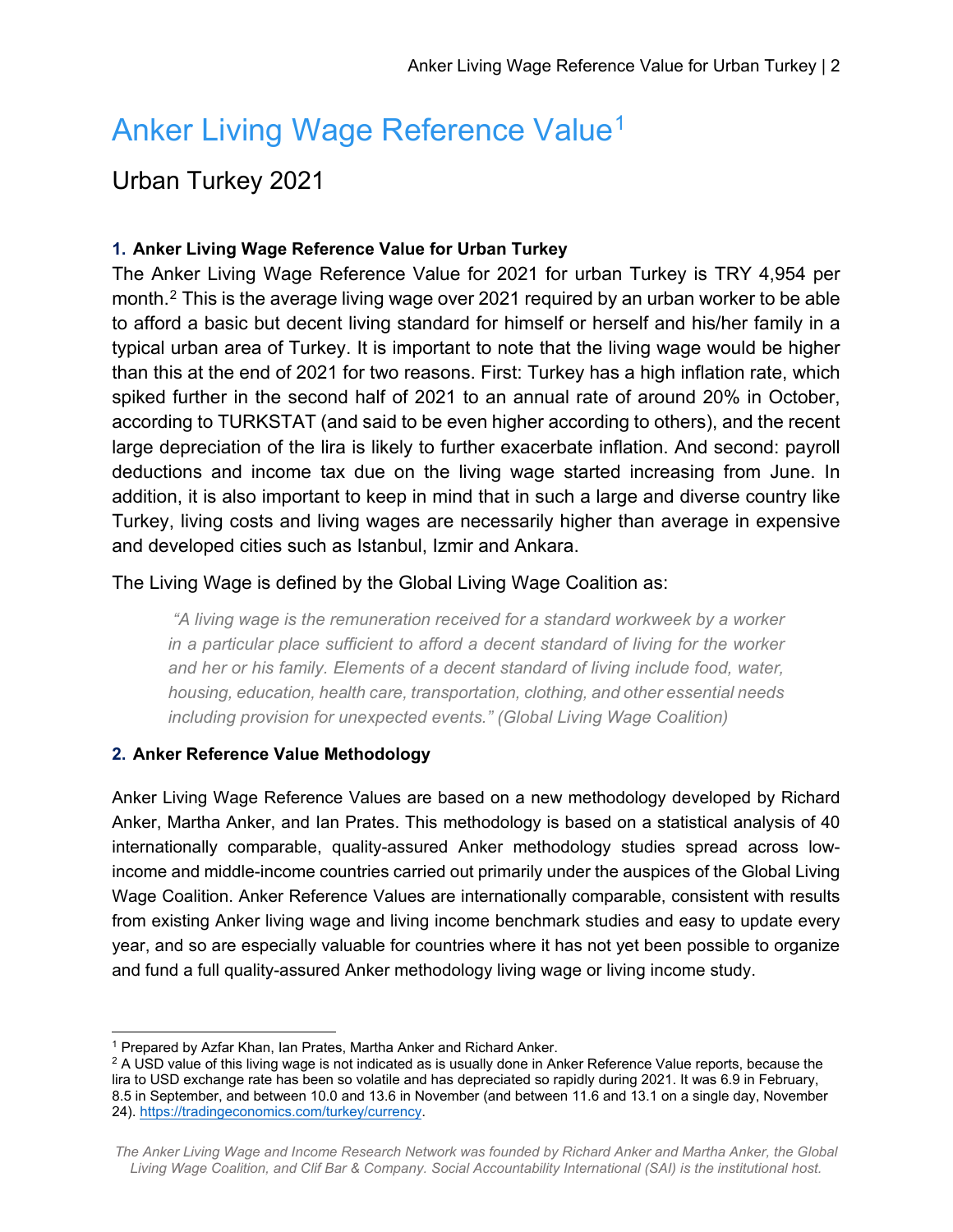Anker Living Wage Reference Values represent a living wage for typical families in rural or urban areas of low-income and middle-income countries. Since they are based on a statistical analysis, they have a margin of error for typical rural (urban) areas of a country which is around + or - 15% for Turkey using a 95% confidence interval. Since Reference Values are not location-specific within countries and represent the situation in typical rural (or urban) locations, the margin of error is larger than this for locations with atypical living costs within a country such as large cities with high living costs, or poorer (richer) areas with relatively low (high) living costs and norms. This is the case for Turkey which has expensive and developed cities such as Istanbul, Izmir and Ankara as well as small and relatively inexpensive cities and towns where living costs are lower than average*.*

#### **3. Country context**

#### *Geography and demographics*

Part of Turkey is located on the eastern tip of Europe with the main part of Turkey between the Black Sea in the north and the Mediterranean Sea in the south. The Bosporus Straits, connecting the Mediterranean to the Black Sea is the continental divide between European and Asian parts of Turkey with almost 97% of Turkey's landmass lying in Asia. It borders, Armenia, Iran, Iraq, Syria and Georgia in the east, while Bulgaria and Greece are on its western border. Turkey is a fairly large country by area, being the  $36<sup>th</sup>$  largest globally.

Turkey's population was over 84 million in 2020, making it the 17<sup>th</sup> most populous in the world.<sup>[3](#page-3-0)</sup> In 2021, its population growth rate stood at 0.7%, falling from roughly 1.5% in 2010 and roughly 2% in 2000. Its total fertility rate (TFR) estimated to be 1.94 in 2021 reflects 'replacement level' fertility although it is worth noting that TFR is much higher in rural areas than in urban areas being 2.73 and 2.16 respectively in 2013 according to DHS data. Turkey's age structure has a fairly normal pyramidal distribution with the age cohort 25 to 54 years having the highest share (43.3%). Many believe that the country has entered a demographic transition similar to what East Asia experienced in the 1980s, where the productive working population is large relative to children and retirees, thereby providing the potential for rapid income growth.

Over three-quarters (76%) of the population lives in urban settings with a projected annual urban growth rate of 1.11% between 2020 and 2025.[4](#page-3-1) Istanbul, straddling the continental divide, is the largest city, with a population of 13.8 million, which accounts for 18% of the total population of Turkey. The other important urban centers are Ankara, Izmir, Bursa, Adana, Gaziantep, Konya, Antalya, Diyarbakir and Mersin.[5](#page-3-2)

<span id="page-3-1"></span><sup>4</sup> [https://www.indexmundi.com/turkey/demographics\\_profile.html](https://www.indexmundi.com/turkey/demographics_profile.html)

<span id="page-3-0"></span> <sup>3</sup> [https://data.worldbank.org/indicator/SP.POP.TOTL?locations=TR.](https://data.worldbank.org/indicator/SP.POP.TOTL?locations=TR) The World Bank figures are based on United Nations DESA-Population Division's estimates that incorporate results of the last census.

<span id="page-3-2"></span><sup>5</sup> See,<https://www.statista.com/statistics/255483/biggest-cities-in-turkey/>

*The Anker Living Wage and Income Research Network was founded by Richard Anker and Martha Anker, the Global Living Wage Coalition, and Clif Bar & Company. Social Accountability International (SAI) is the institutional host.*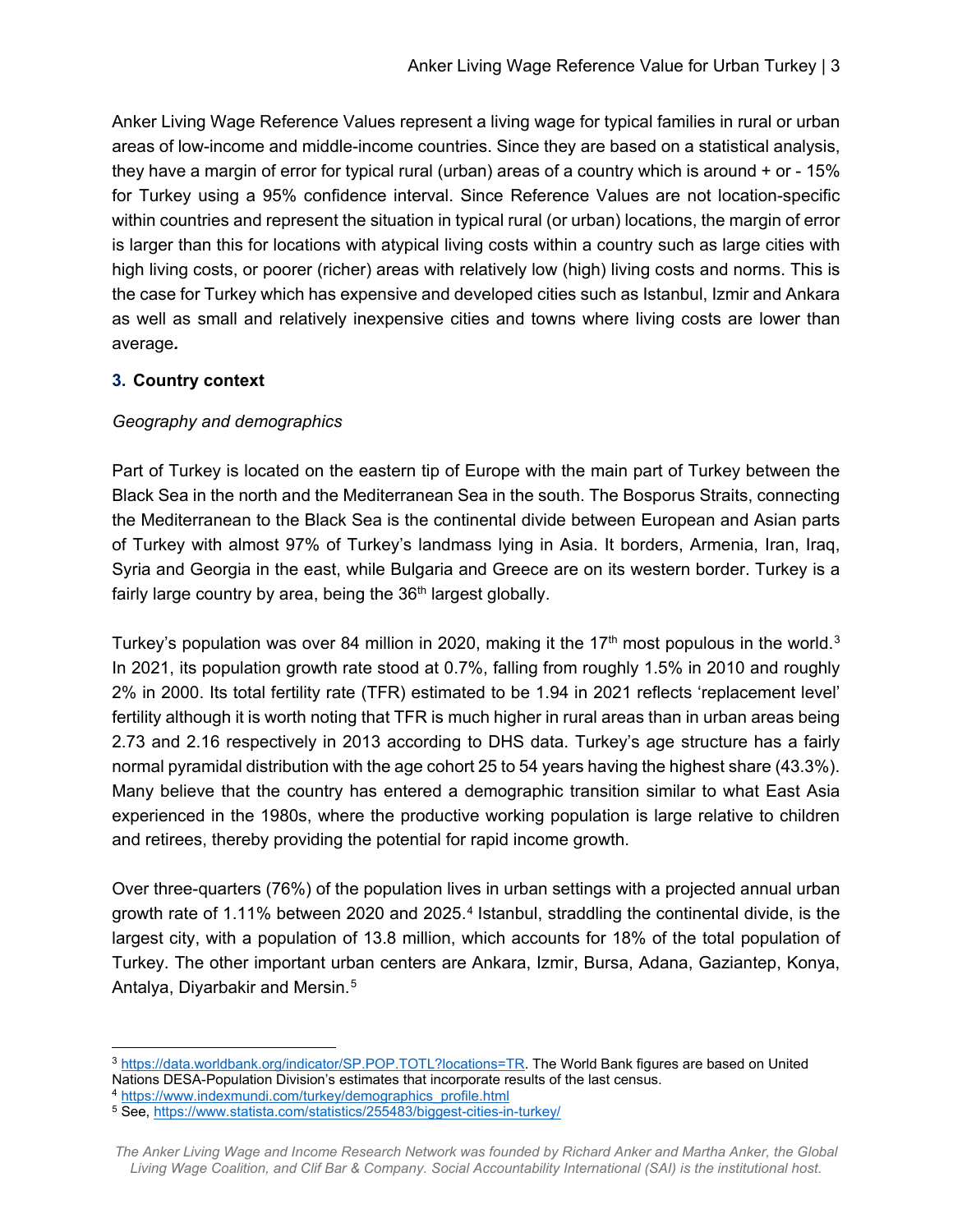#### *Economy*

Turkey is considered an upper middle-income country.<sup>[6](#page-4-0)</sup> It has the  $20<sup>th</sup>$  largest nominal GDP in USD, and the 13<sup>th</sup> largest GDP in PPP (purchasing power parity). It was a founding member of the OECD in 1961 and the G20 group of countries.

Turkey has suffered many economic and political shocks in the course of its existence but has also demonstrated strong resilience in overcoming these difficulties. At the turn of the century in 2001, Turkey experienced a serious economic crisis. Though financial in nature, the shock brought about a significant devaluation of the currency, significant job losses and increased income inequality.<sup>[7](#page-4-1)</sup> Turkey's subsequent economic recovery was a success according to the IMF. Between 2002 and 2007, GDP grew at an annual rate of 7.2%. Turkey also performed relatively well in the 2008 global financial crisis. After a slowdown in GDP growth to 0.6% in 2008 and a subsequent recession (which saw a 4.6% contraction in GDP), the economy strongly rebounded with [8](#page-4-2).8% growth in 2010 and 9.2% in 2011.<sup>8</sup> Average annual growth rates between 2002–2016 were the highest among all Organization for Economic Cooperation and Development (OECD) countries.

At the beginning of the 2010-decade, economic challenges included the country's current account deficit, its over-reliance on short-term external financing, and unfinished reforms. [9](#page-4-3) Reforms introduced by successive governments were able to reduce the current account deficit. More recently in 2018, however, the country experienced another recession brought about, yet again, by a currency crisis related to low savings rate, heavy reliance on foreign borrowing and high inflation[.10](#page-4-4) In 2019, the sectoral distribution of GDP was as follows: agriculture 6.4%, industry 27.7%, and services 55.9%. [11](#page-4-5) Agriculture employs 16.7%, Industry/Construction 27.1%, and Services 56.2% of the working age population. Most of the industrial activity is located in urban areas of the country with Kocaeli - a city 60 kms north of Istanbul hosting the biggest industrial zone mainly comprising manufacturing concerns. Istanbul is important as the primary location of both formal and informal service sector activities.

<span id="page-4-3"></span><https://www.worldbank.org/en/country/turkey/publication/economic-monitor>

<span id="page-4-0"></span> <sup>6</sup> These classifications*, inter alia*, include: CIA World Factbook, the World Bank Indicators and the Economist Intelligence Unit reports.

<span id="page-4-1"></span><sup>7</sup> Erinç Yeldan (2002) *Behind the 2000/2001 Turkish Crisis: Stability, Credibility, and Governance, for Whom?,*  Universitäts- und Landesbibliothek Sachsen-Anhalt, 2002. p178.

<span id="page-4-2"></span><sup>8</sup> Yilmaz Argüden (2007) "An Overview of the Turkish Economy: Outlook and Current Perspectives", The Middle East Policy Institute, Policy Brief, December.

[https://www.files.ethz.ch/isn/55945/No\\_04\\_An\\_Overview\\_of\\_the\\_Turkish\\_Economy.pdf](https://www.files.ethz.ch/isn/55945/No_04_An_Overview_of_the_Turkish_Economy.pdf)  $9$  World Bank (2020) "Turkey Economic Monitor; Adjusting the Sails",

<span id="page-4-4"></span><sup>10</sup> See "Turkey's lessons for emerging economies" , *Caixin (2018),* [https://www.caixinglobal.com/2018-08-19/turkeys](https://www.caixinglobal.com/2018-08-19/turkeys-lessons-for-emerging-economies-101316583.html)[lessons-for-emerging-economies-101316583.html](https://www.caixinglobal.com/2018-08-19/turkeys-lessons-for-emerging-economies-101316583.html)

<span id="page-4-5"></span><sup>11</sup> [https://www.statista.com/statistics/255494/share-of-economic-sectors-in-the-gross-domestic-product-in](https://www.statista.com/statistics/255494/share-of-economic-sectors-in-the-gross-domestic-product-in-turkey/#:%7E:text=Share%20of%20economic%20sectors%20in%20gross%20domestic%20product%20in%20Turkey%202019&text=In%202019%2C%20agriculture%20contributed%206.43,percent%20and%2055.91%20percent%20respectively)[turkey/#:~:text=Share%20of%20economic%20sectors%20in%20gross%20domestic%20product%20in%20Turkey%2](https://www.statista.com/statistics/255494/share-of-economic-sectors-in-the-gross-domestic-product-in-turkey/#:%7E:text=Share%20of%20economic%20sectors%20in%20gross%20domestic%20product%20in%20Turkey%202019&text=In%202019%2C%20agriculture%20contributed%206.43,percent%20and%2055.91%20percent%20respectively) [02019&text=In%202019%2C%20agriculture%20contributed%206.43,percent%20and%2055.91%20percent%20resp](https://www.statista.com/statistics/255494/share-of-economic-sectors-in-the-gross-domestic-product-in-turkey/#:%7E:text=Share%20of%20economic%20sectors%20in%20gross%20domestic%20product%20in%20Turkey%202019&text=In%202019%2C%20agriculture%20contributed%206.43,percent%20and%2055.91%20percent%20respectively) [ectively.](https://www.statista.com/statistics/255494/share-of-economic-sectors-in-the-gross-domestic-product-in-turkey/#:%7E:text=Share%20of%20economic%20sectors%20in%20gross%20domestic%20product%20in%20Turkey%202019&text=In%202019%2C%20agriculture%20contributed%206.43,percent%20and%2055.91%20percent%20respectively)

*The Anker Living Wage and Income Research Network was founded by Richard Anker and Martha Anker, the Global Living Wage Coalition, and Clif Bar & Company. Social Accountability International (SAI) is the institutional host.*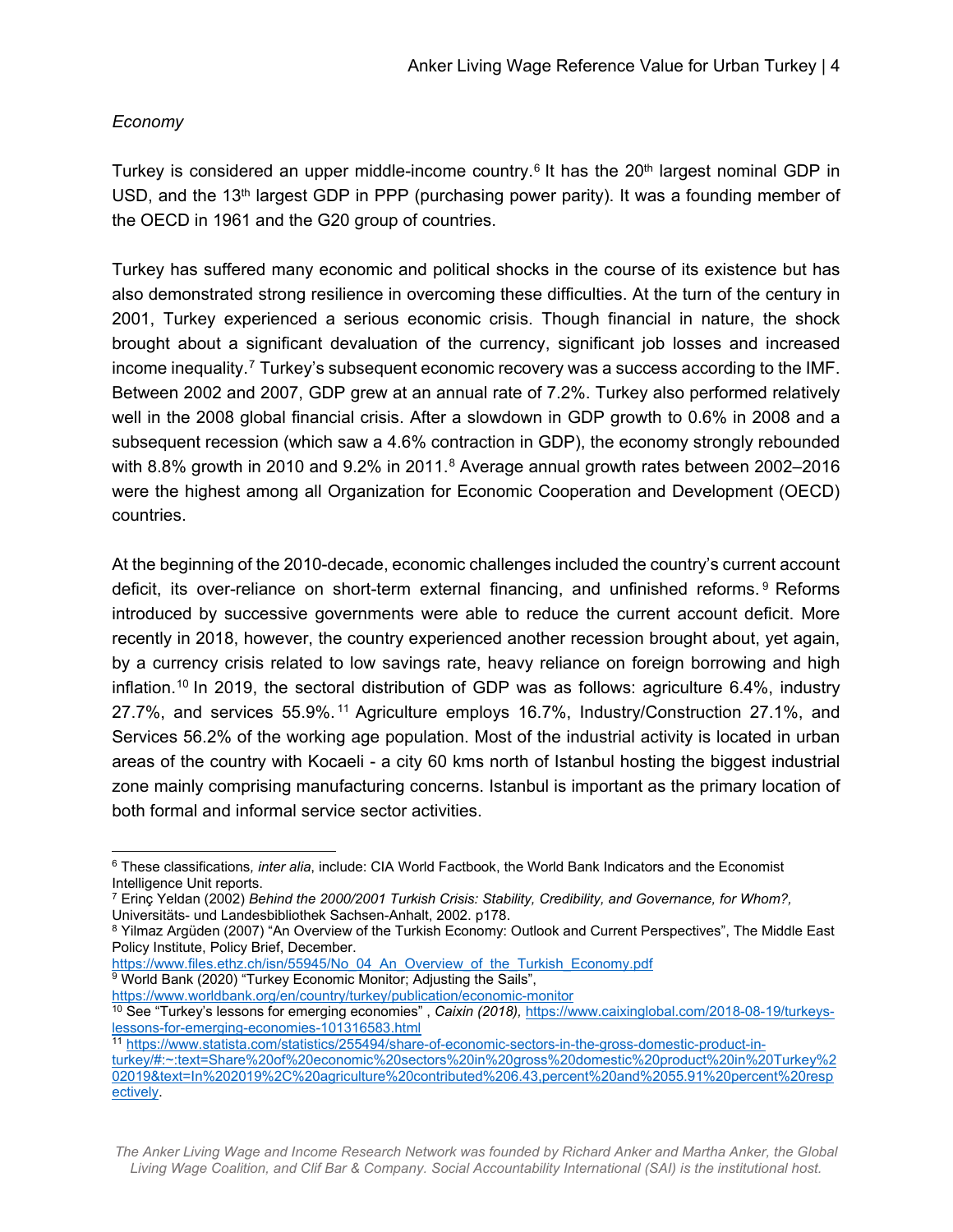Turkey has a fairly diverse industrial base and its manufacturing includes consumer electronics and home appliances, textiles and clothing, motor vehicle and automotive parts and transport (train and road), and machinery.<sup>[12](#page-5-0)</sup> The country ranks  $8<sup>th</sup>$  in the world when it comes to steel production, invests heavily in science and technology and has a thriving defense armaments industry. Industrial production has shown a steady increase since 2001.[13](#page-5-1)

Overall, the Turkish economy was generally believed to be healthy until the COVID-19 pandemic hit. The biggest risk to economic development was posed by the structural current account deficit caused by high energy imports, high levels of intermediate goods imports to support the export sector, and domestic consumption fueled by easily available credit. However, domestic policies led to uncertainties that eroded investor confidence and foreign investment flows resulting in a slowdown of economic activity and higher levels of unemployment. There were also difficult geopolitical events taking place in the region that affected Turkey acutely.[14](#page-5-2)

2020 and 2021 were difficult for Turkey because of the adverse effects of the COVID-19 pandemic. With the onset of the COVID-19 pandemic, the shock to global demand has had large negative impacts on Turkey's trade and financial flows. These, combined with government containment measures, led to a sudden drop in Turkey's domestic demand and output over the early months of 2020. The fallout of the pandemic was also evident in the worsening employment situation that has negatively affected the well-being of large segments of the Turkish population. Services have suffered, in particular, tourism (which accounts for 4% of the GDP and aids and abets income earning of many medium and small businesses and low-income households) that may have contracted by as much as 70% in 2020, according to estimates of the Turkish Ministry of Tourism and Culture. How the economy recovers from this pandemic malaise is indeterminate and many are forecasting the current account deficit, which had been reduced significantly over the last five years, to increase and deepen in the upcoming years amid a rebound in imports.<sup>[15](#page-5-3)</sup>

#### *Social Conditions*: *Inequality and Poverty*

The provision of essential services in Turkey is excellent. with 99% of the population has access to an improved source of drinking water; 97% has access to improved sanitation facilities; and the literacy rate stands at 96%.<sup>[16](#page-5-4)</sup> Turkey's strong economic growth has enabled a reduction in poverty. Using an outdated poverty line (which although much too low for Turkey today is nonethe-less useful for observing trends in the poverty rate), the share of people living in extreme

<span id="page-5-0"></span> <sup>12</sup> [https://www.nationsencyclopedia.com/Asia-and-Oceania/Turkey-INDUSTRY.html.](https://www.nationsencyclopedia.com/Asia-and-Oceania/Turkey-INDUSTRY.html) See also <https://fanack.com/turkey/economy/>

<span id="page-5-1"></span><sup>13</sup> [https://en.wikipedia.org/wiki/Economy\\_of\\_Turkey](https://en.wikipedia.org/wiki/Economy_of_Turkey)

<span id="page-5-2"></span><sup>14</sup> EIU Country Report: Turke[y https://country.eiu.com/turkey](https://country.eiu.com/turkey)

<span id="page-5-3"></span><sup>15</sup> See, The World Bank in Turkey: Economy[, https://www.worldbank.org/en/country/turkey/overview#3](https://www.worldbank.org/en/country/turkey/overview#3)

<span id="page-5-4"></span> $16$  Ibid.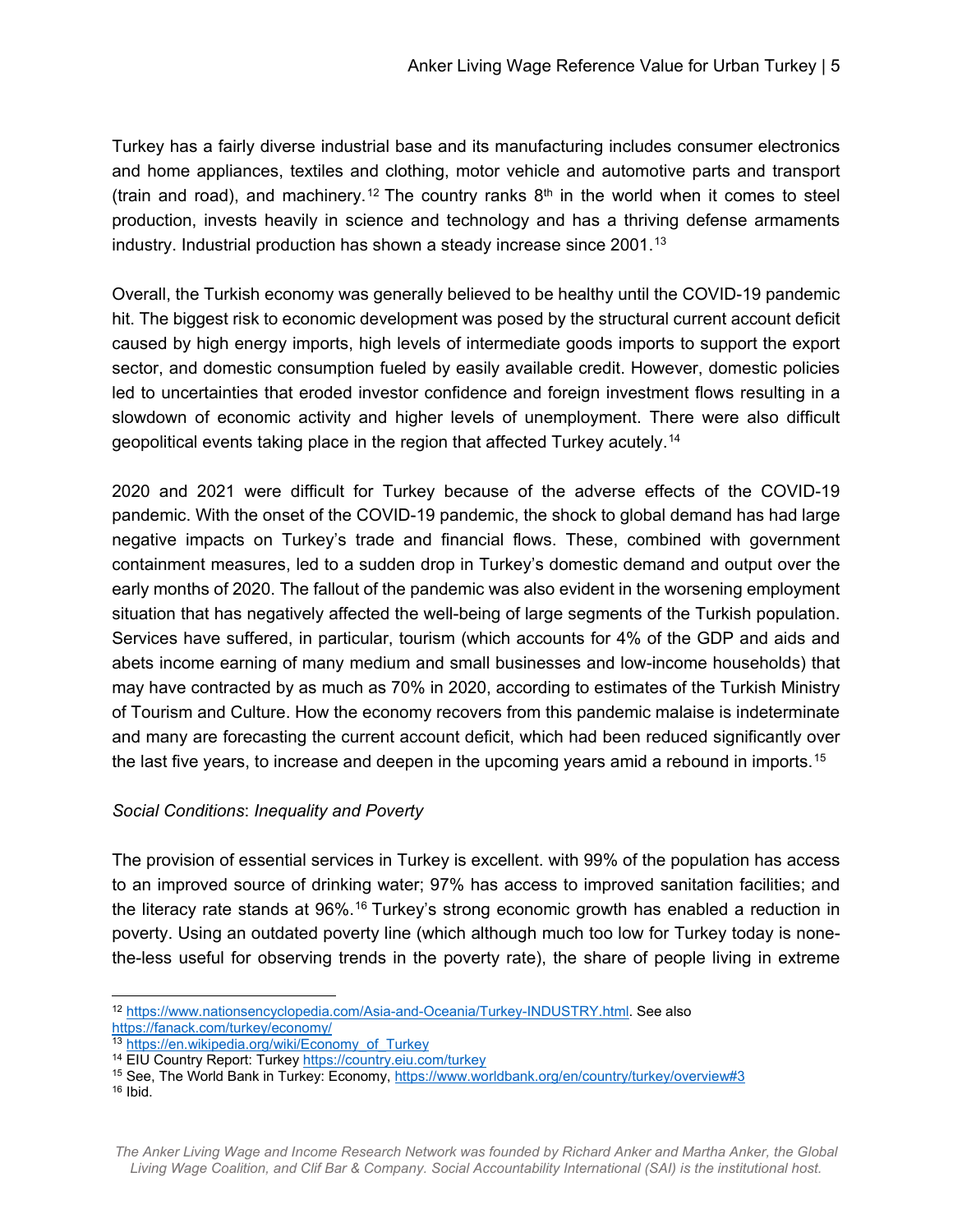poverty dropped from 28.8% in 2003 to 1.6% in 2014.[17](#page-6-0) Turkey uses a relative poverty line to measure its poverty rate in keeping with the practice of OECD (50% of median household income) and the EU (60% of median household income). This makes it difficult to know how poverty rates differ across Turkey, because TURKSTAT uses region-specific relative poverty lines. However, World Bank data point to a decline in the poverty headcount ratio at national poverty lines, from 18.6% in 2005 to a low of 13.5% in 2016. Since then, the data show that the poverty rate went up during the crisis to 14.4% in 2018. [18](#page-6-1)

Household disposable income varies greatly across Turkey. The skewed geographical pattern of economic development is a striking feature of Turkey's economic and social profile. The northwestern and west of the country is relatively developed whereas the southeast and to a lesser extent the east display the attributes of a low-income developing country. This suggests higher poverty rates and deprivation in the lesser serviced and less developed regions. <sup>[19](#page-6-2)</sup> There are deep social and economic divisions within Turkey. The World Inequality Database figures indicate that the top 1% in 2019 received 23.4% of total income and the top 10% received 53.3%, while the bottom 50% received 15.4%.<sup>[20](#page-6-3)</sup> Turkey's Gini coefficient at .40 places it among the worst performers in the OECD group, although not high for a developing country as evidenced by OECD countries Mexico and Chile ranking below it.[21](#page-6-4)

After a period when inequalities were portrayed as an incentive for economic and human development, recent studies have highlighted the harmful impact of inequality on health and wellbeing of societies.<sup>[22](#page-6-5)</sup> Research has shown that policies aimed at improving income distribution are more effective in affecting poverty than policies targeted to improving consumption and growth. Indeed, analysts in Turkey have cogently argued how inequalities in income and wealth distributions are adversely affecting economic growth.  $23$  The government has recognized reducing income inequality as a priority to tackle poverty. Some redistribution has taken place, which is evident in the increased outlays on social protection over the years. There has been an increase from 9.33 % in 2005 to 12.83 % in 2016 in social protection expenditures as a share of

<span id="page-6-0"></span> <sup>17</sup> Azevedo, J. and A. Atamanov (2014) "Pathways to Middle-Class in Turkey", *World Bank Policy Research Working Papers,* No. 6834. quoted in OECD (2016), *OECD Economic Surveys: Turkey 2016*, OECD Publishing, Paris. pp 62- 63, [https://www.oecd-ilibrary.org/economics/oecd-economic-surveys-turkey-2016\\_eco\\_surveys-tur-2016-en](https://www.oecd-ilibrary.org/economics/oecd-economic-surveys-turkey-2016_eco_surveys-tur-2016-en) <sup>18</sup> <https://data.worldbank.org/indicator/SI.POV.NAHC?locations=TR>

<span id="page-6-2"></span><span id="page-6-1"></span><sup>19</sup> OECD (2016) "Boosting Regional Competitiveness in Turkey: Highlights" [http://www.oecd.org/global](http://www.oecd.org/global-relations/Boosting_Regional_Competitiveness_Highlights.pdf)[relations/Boosting\\_Regional\\_Competitiveness\\_Highlights.pdf](http://www.oecd.org/global-relations/Boosting_Regional_Competitiveness_Highlights.pdf)

<span id="page-6-3"></span><sup>20</sup> <https://wid.world/country/turkey/>

<span id="page-6-4"></span><sup>&</sup>lt;sup>21</sup> UNDP (2016) "Case Study on Income and Social Inequalities in Turkey" prepared for the Regional Human Development Report 2016. p 3.

<span id="page-6-5"></span><sup>22</sup> See, for example: Richard Wilkinson and Kate Pickett (2009) *The Spirit Level: Why Equality is Better for Everyone*, Allen Lane, London; J. Stiglitz (2012) *The Price of Inequality*, W.W. Norton and Company, New York; A. Atkinson (2015) *Inequality: What can be done?* Harvard University Press, Cambridge.

<span id="page-6-6"></span> $^{23}$  Op cit. Kayakçi (2019) and Ayşe Buğra and Volkan Yılmaz (2016) "Inequalities in Turkey: An Overview", Paper prepared for the UNDP Regional Human Development Report 2016.

*The Anker Living Wage and Income Research Network was founded by Richard Anker and Martha Anker, the Global Living Wage Coalition, and Clif Bar & Company. Social Accountability International (SAI) is the institutional host.*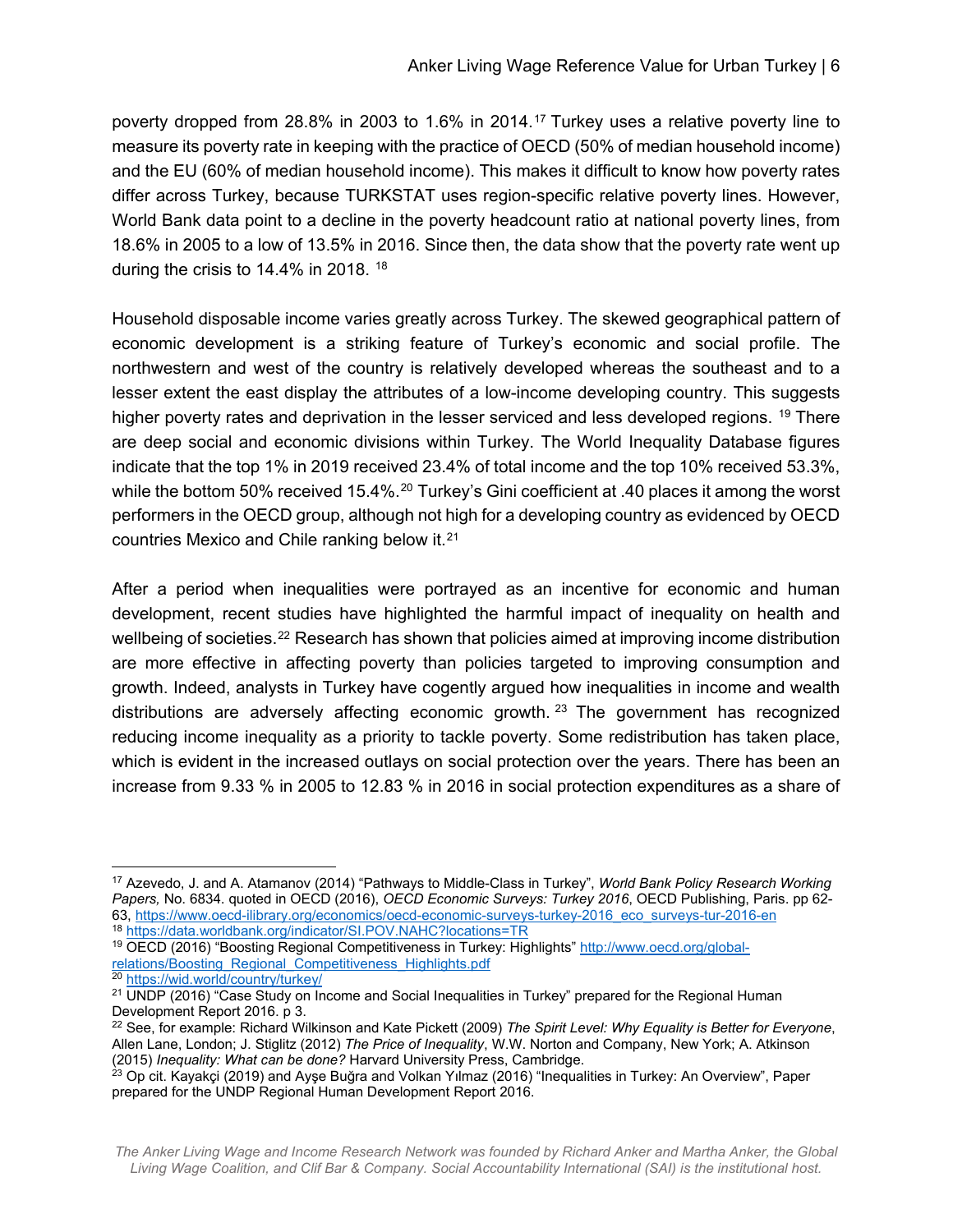GDP.[24](#page-7-0) The Human Development Index (HDI) has also improved from 0.655 in the last decade to 0.866 in the present one. However, issues related to disruptions caused by the refugee crisis and the COVID-19 pandemic have piled up and the initiative to alleviate poverty has slowed down according to the Borgen Project.[25](#page-7-1)

#### *Education*

Education is an espoused objective in the country's secular constitution. It is also at the heart of the national economic agenda aimed at achieving convergence with OECD levels of income and productivity. Expenditures on education constitute the largest share of the Turkish government budget; the percentage of education spending as part of the overall Turkish budget increased by one-third between 2006 and 2013, from 8.5 percent to 12.4 percent. [26](#page-7-2) Those increases notwithstanding, an OECD report indicates that the 4.6 percent of the gross domestic product (GDP) that Turkey spent on education in 2013 was less than the OECD average. <sup>[27](#page-7-3)</sup> Overall, Turkey has progressed considerably on many standard education indicators in recent years, but in relative terms it continues to lag behind most other OECD countries.

Until the 2012/13 school year, the Turkish school system was based on a 1997 law, which mandated eight years of compulsory elementary education, followed by three years of optional secondary school. In 2012, compulsory education was extended to 12 years and provided free of charge. The new system was split into three levels of four years each (4+4+4 system) and many argue that this was designed to reverse the efforts of the secularist government to restrict enrollment in religious schools after five years of elementary studies and making pupils stay in general elementary schools for eight years.<sup>[28](#page-7-4)</sup> The new system has put Islamic education on a par with secular education and given rise to allegations of the Islamization of Turkish society.<sup>[29](#page-7-5)</sup>

Among the failings of the Turkish government has been the slow pace of education reform. Even though the period of compulsory school education was extended, no measures were taken to improve the quality of education provided. Quality of education also differs by region and socioeconomic background, with the quality of education better in relatively well-off regions and richer communities.[30](#page-7-6) The OECD previously identified a need for Turkey to prioritize raising the quality

<span id="page-7-0"></span><sup>&</sup>lt;sup>24</sup> See Tamkoc, N. & Torul, O. (2018). "Cross-Sectional Facts for Macroeconomists: Wage, Income and Consumption Inequality in Turkey", Bogazici University, Working Papers, 2-20. Also see OECD Income Distribution Database,<http://www.oecd.org/social/income-distributiondatabase.htm>

<span id="page-7-2"></span><span id="page-7-1"></span><sup>&</sup>lt;sup>25</sup> The Borgen Project, "The Status of Poverty in Turkey"<https://borgenproject.org/poverty-in-turkey/> <sup>26</sup> World Education News and Reviews-WENR (2017) "Education in Turkey" [https://wenr.wes.org/2017/04/education](https://wenr.wes.org/2017/04/education-in-turkey)[in-turkey](https://wenr.wes.org/2017/04/education-in-turkey)

<span id="page-7-3"></span><sup>27</sup> OECD (2020) "Education Policy Outlook in Turkey" OECD Education Policy Perspectives No.: 23, Paris.

<span id="page-7-4"></span><sup>&</sup>lt;sup>28</sup> Op.cit WENR (2017). See specially the section on "The Structure of Turkey's Education System"

<span id="page-7-5"></span><sup>29</sup> Ibid

<span id="page-7-6"></span><sup>30</sup> Op.cit OECD (2020)

*The Anker Living Wage and Income Research Network was founded by Richard Anker and Martha Anker, the Global Living Wage Coalition, and Clif Bar & Company. Social Accountability International (SAI) is the institutional host.*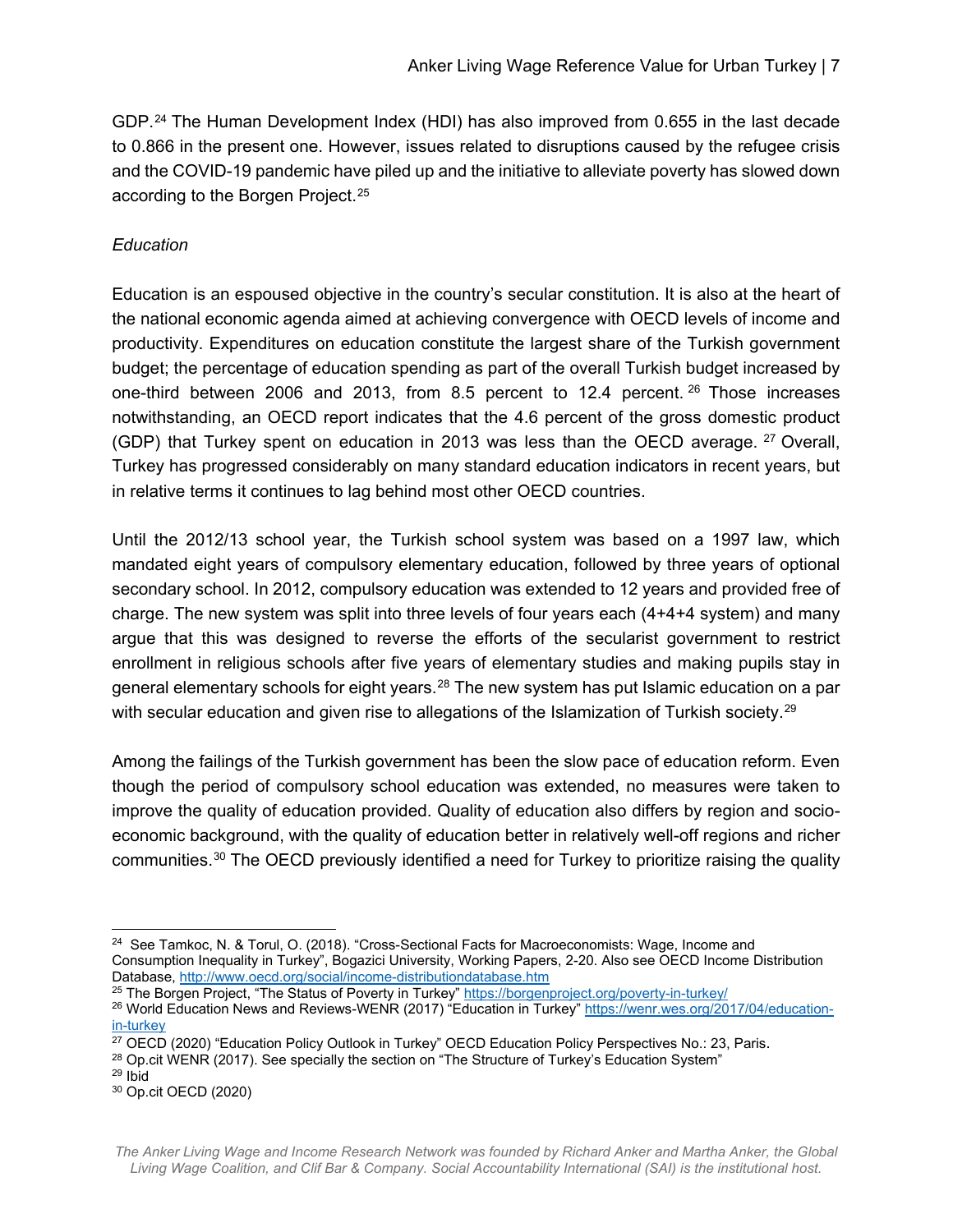of education across all levels and strengthening inclusiveness so that all students can access quality and engage in education regardless of the pathway they follow.

#### *Health*

Turkish healthcare has shown great improvement over the past twenty years, such that now life expectancy at birth and at age 60 are higher than in the USA.[31](#page-8-0) The Ministry of Health's *Health Statistics Yearbook 2016* indicates that annual expenditure on health by the government was 6.3% of GDP (lowest among OECD countries). However, the proportion publicly funded was 75.2%, which is rather average for OECD countries.[32](#page-8-1)

Major reforms were undertaken in 2003 to address major inequities in health outcomes, and universal healthcare was introduced.<sup>[33](#page-8-2)</sup> At this time, the Social Security Institution was established as a single payer institution, pooling both risk and funds from contributory health insurance and the government-financed Green Card scheme. The provision of free health care services for costly interventions and reduced cost sharing lowered out-of-pocket and ruinous expenditures. Consequently, satisfaction with health services grew from 39.5% in 2003 to 75.9% in 2011.[34](#page-8-3) The healthcare seeking behaviour of the population also improved with hospital visits, including inpatient admissions, increasing from 124.3 million in 2002 to 337.8 million in 2011.<sup>[35](#page-8-4)</sup>

The country has a mixed healthcare system with both public and private providers. Private healthcare has increased in Turkey in the last decade due to the problem of long queues in staterun hospitals. Most private hospitals have contracts with insurance companies so now treatment received varies from the state-run bodies. This is believed by some to have been a positive development as the quality of care has improved in state hospitals, possibly because of competition from private entities. But despite, the rapid growth of the private health institutions, it is believed that only a small group of about 2% (1.2 million) of the Turkish population, living mainly in the urban areas, accesses private health care and about 75 percent of private health expenditures are out-of-pocket rather than being covered by insurance.<sup>[36](#page-8-5)</sup>

The Health Transformation Program (HTP) launched in 2003 for universal healthcare has brought about significant progress in health care delivery. Life expectancy at birth rose from 71 before

<span id="page-8-0"></span><sup>&</sup>lt;sup>31</sup> Mortality Collaborators (2018) "Global, regional, and national age-sex-specific mortality and life expectancy, 1950– 2017: a systematic analysis for the Global Burden of Disease Study 2017", *Lancet 2018; 392: 1684–735* 

<span id="page-8-1"></span><sup>32</sup> See Ministry of Health (2016) *[Health Statistics Yearbook](https://ohsad.org/wp-content/uploads/2017/12/13160.pdf)* 2016, Istanbul, Turkey: General Directorate of Health Research.

<span id="page-8-2"></span><sup>33</sup> Rifat Atun (2015) "Transforming Turkey's Health Care System – Lessons for Universal Coverage", *The New England Journal of Medicine, 373:14,1285-1289*

<span id="page-8-3"></span><sup>34</sup> Atun R, Aydın S, Chakraborty S, et al. (2013) "Universal health coverage in Turkey: enhancement of equity", *Lancet 382:65-99.*

<span id="page-8-4"></span><sup>35</sup> Op.cit Atun (2015)

<span id="page-8-5"></span><sup>36</sup> Library of Congress-Federal Research Division (2008) "Country Profile: Turkey"[.https://www.loc.gov/rr/frd/cs/profiles/Turkey.pdf.](https://www.loc.gov/rr/frd/cs/profiles/Turkey.pdf)

*The Anker Living Wage and Income Research Network was founded by Richard Anker and Martha Anker, the Global Living Wage Coalition, and Clif Bar & Company. Social Accountability International (SAI) is the institutional host.*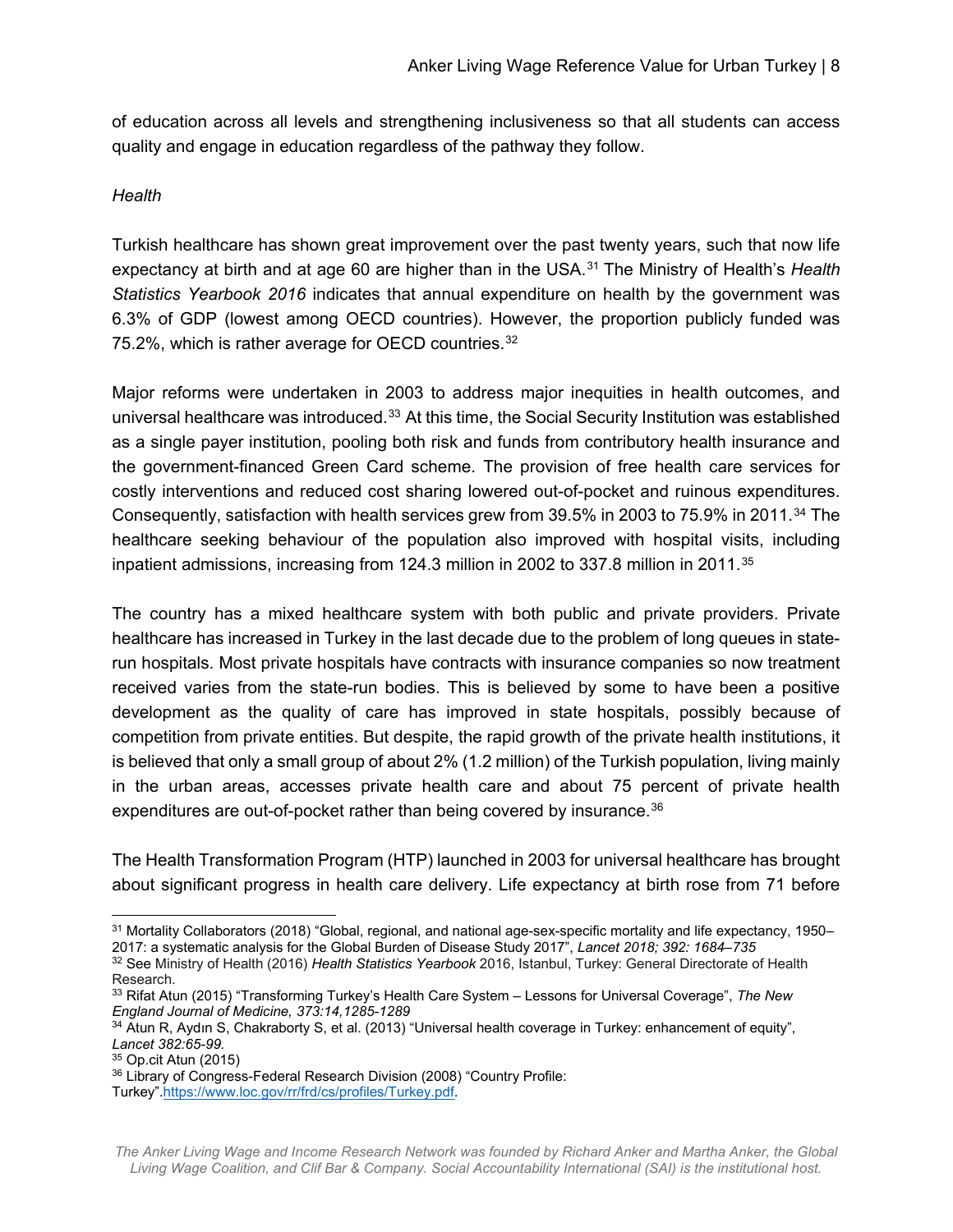HTP to 76 in 2011; infant mortality decreased from 31 in 2000 to 7.7 per 1,000 live births in 2012; and maternal mortality decreased from 70 in 2002 to 20 per 100,000 live births in 2013.<sup>[37](#page-9-0)</sup> However, there is still room to improve the quality of healthcare, especially mental healthcare, better access to modern technology, and care of elderly population. These issues have been highlighted as requiring special attention. In addition, a greater proportion of annual budgetary outlays are needed for health care. Moreover, since health care provisions vary significantly within the country, improved public health services are needed in the neglected and rural areas. $38$ 

#### *Labour Market*

ILO modeled estimates show that agriculture accounted for 18.0%, industry for 26.1% and services for 56% of the employed labor force in 2020. Labor force participation rates (LFPR) according to 2019 labor force survey data for males and females age 25-54 were 90.5% and 44.5% respectively with the latter especially low for an OECD country. Rural unemployment rates for males and females ages 25+ according to ILO modeled data were 7.8% and 11.0% respectively.[39](#page-9-2) Part-time employment rates (fewer than 35 hours per week) for males and females ages 25+ in 2020 were 11.0% and 13.9% respectively according to ILO modeled data.

Despite Turkey's strong economic growth over the last two decades, the importance of informal jobs has not significantly decreased, and labor informality remains high at about 36 percent.<sup>[40](#page-9-3)</sup> The informal economy remains a major source of jobs, particularly for low-skilled workers many of whom are women with most of these workers are found in agriculture, construction and low and medium technology services.<sup>[41](#page-9-4)</sup>

The situation is exacerbated by the employment of informal workers in formal sector establishments looking to pay lower wages and avoid taxes. It has been suggested by the World Bank that the high-degree of informality of employment in Turkey is due to excessive regulation, in particular the stringency in employment protection. Another factor cited by some is that the minimum wage is considered high and this contributes to the reluctance of formal firms to create formal jobs – but this argument is on shaky ground unless one accepts the argument that being 72% of a living wage is too generous (see next section). In 2016, the government enacted a set of regulations to allow for more flexible forms of employment. These included better-regulated

<span id="page-9-1"></span>at [https://apps.who.int/iris/bitstream/handle/10665/81965/9789241564588\\_eng.pdf?sequence=1](https://apps.who.int/iris/bitstream/handle/10665/81965/9789241564588_eng.pdf?sequence=1) 38Kadir Gursoy (2015) "An Overview of Turkish Healthcare System after Health Transformation Program: Main Successes, Performance Assessment, Further Challenges, and Policy Options", *Sosyal Guvence.*  [https://www.researchgate.net/publication/304241347\\_An\\_Overview\\_of\\_Turkish\\_Healthcare\\_System\\_after\\_Health\\_Tr](https://www.researchgate.net/publication/304241347_An_Overview_of_Turkish_Healthcare_System_after_Health_Transformation_Program_Main_Successes_Performance_Assessment_Further_Challenges_and_Policy_Options)

<span id="page-9-0"></span> <sup>37</sup> WHO (2012) *World Health Statistics 2012,* Geneva: World Health Organization; Available

[ansformation\\_Program\\_Main\\_Successes\\_Performance\\_Assessment\\_Further\\_Challenges\\_and\\_Policy\\_Options](https://www.researchgate.net/publication/304241347_An_Overview_of_Turkish_Healthcare_System_after_Health_Transformation_Program_Main_Successes_Performance_Assessment_Further_Challenges_and_Policy_Options) <sup>39</sup> OECD (2020) *Labour Force Statistics 2020*, Paris, OECD.

<span id="page-9-3"></span><span id="page-9-2"></span><sup>40</sup> World Bank (2018) "Doing Business 2018: Reforming to Create Jobs", Flagship Report, Washington DC.

<span id="page-9-4"></span><sup>41</sup> World Bank (2019) *Jobs Diagnostic: Turkey,* International Bank for Reconstruction and Development, Washington D.C.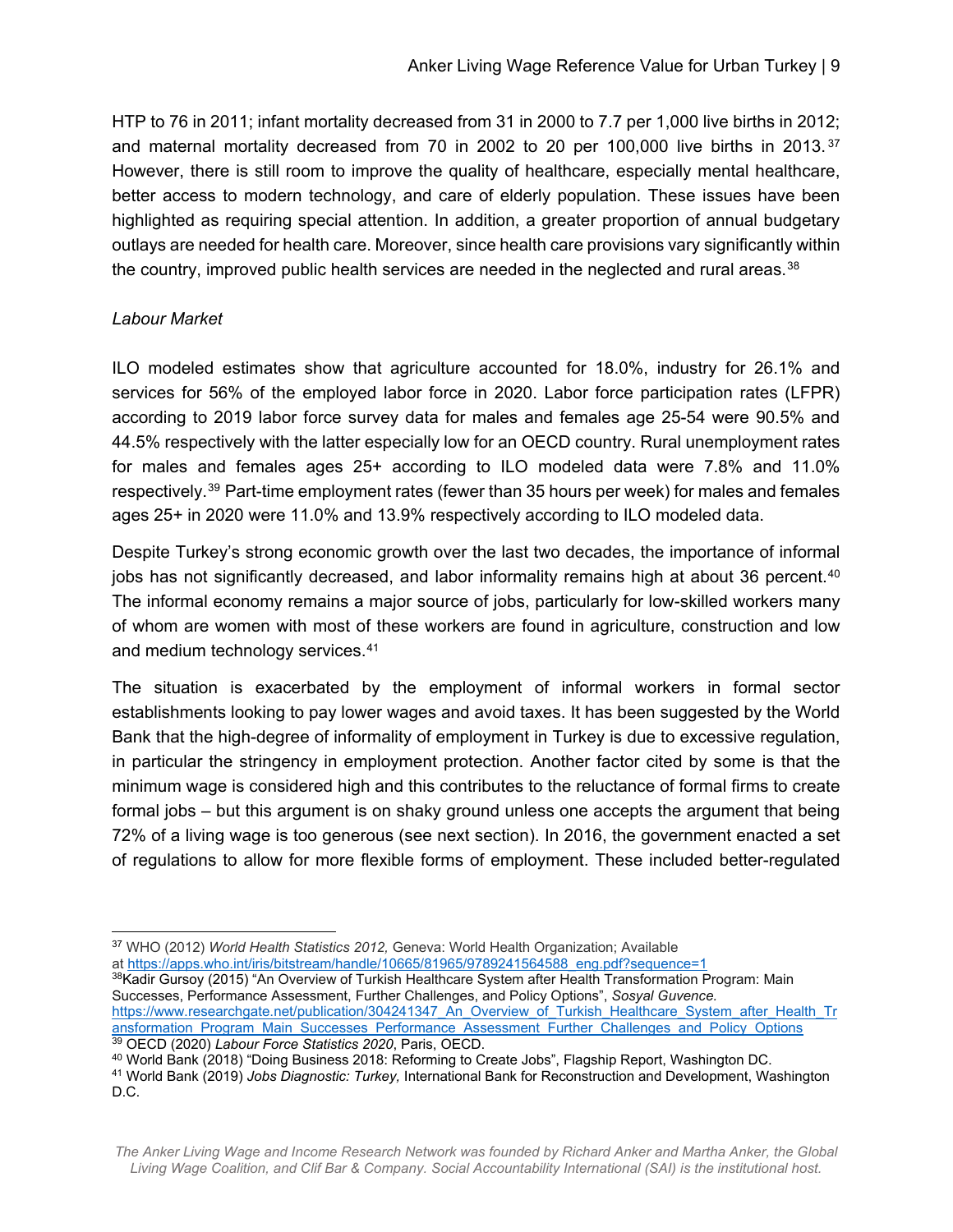temporary work contracts, part-time work, and home-based work, but these had limited success and the World Bank deemed them non-beneficial to workers.<sup>[42](#page-10-0)</sup>

#### **4. Minimum Wage**

Each year, the Turkish government through the institution of the Minimum Wage Determination Commission adjusts the minimum wage. The Commission announced at the end of 2020 a gross minimum wage of TL 3,578 (US\$ 419) for 2021 (before deductions for social security premiums and income tax), which was an increase of 21% over the previous year. Consequently, the monthly net minimum wage was TL 2,826 (US\$331) for unmarried single employees, whereas for a married worker with three children and a non-working spouse, the net monthly minimum wage was calculated to be TL 3,013 (US\$ 353).

The main reason the government gave for the large increase in the minimum wage was the annual inflation rate which was running at 14% according to TURKSTAT and was making it difficult for workers and their families to eke out an accepted quality of life. The minister announced that the increase in the minimum wage was primarily motivated by the fact that the government was adamant to not let Turkish "workers (to) be crushed by inflation" and also by the negative impacts of the pandemic on their working lives. [43](#page-10-1)

In theory, the minimum wage applies to all employees, or at least to a large majority of employees. It has been suggested that almost 50% of Turkey's 30 million-strong labor force is paid at or near the minimum wage.<sup>[44](#page-10-2)</sup> At the latest increase, Turkey labor organizations felt that the minimum wage announced was too low as it was below their demand of TL 3,800 which they felt was needed to compensate for the income losses suffered by workers during the pandemic. The government, however, was of the view that their main concerns for raising the minimum wage had been duly taken into account and that given the debt burden of the country any further increase would have stoked inflation and created fiscal problems for the Central Bank.<sup>[45](#page-10-3)</sup>

#### **5. Living wage ladder and gaps to living wage**

Figure 1 below provides a wage ladder for urban Turkey and so context on gaps to a living wage. It compares the Anker Living Wage Reference Value for urban Turkey with five other indicators: the World Bank poverty line wage for an upper middle-income country such as Turkey; the national poverty line wage; the average wage in agriculture; the average wage for plant and

<span id="page-10-0"></span> <sup>42</sup> Ibid. p 78.

<span id="page-10-1"></span><sup>43</sup> "Turkey Raises Minimum Wages for 2021 by 21.56%", *Daily Sabah*, 28 December 2020. <https://www.dailysabah.com/business/economy/turkey-raises-2021-minimum-wage-by-2156> <sup>44</sup> See,<https://tradingeconomics.com/turkey/minimum-wages>

<span id="page-10-3"></span><span id="page-10-2"></span><sup>45</sup> "Turkey Hikes Minimum Wage by 22%, Far Short of Labor Demands", *Bloomberg*, 28. December

<sup>2020.</sup> [https://www.bloomberg.com/news/articles/2020-12-28/turkey-hikes-minimum-wage-by-22-far-short-of-labor](https://www.bloomberg.com/news/articles/2020-12-28/turkey-hikes-minimum-wage-by-22-far-short-of-labor-demands)[demands](https://www.bloomberg.com/news/articles/2020-12-28/turkey-hikes-minimum-wage-by-22-far-short-of-labor-demands)

*The Anker Living Wage and Income Research Network was founded by Richard Anker and Martha Anker, the Global Living Wage Coalition, and Clif Bar & Company. Social Accountability International (SAI) is the institutional host.*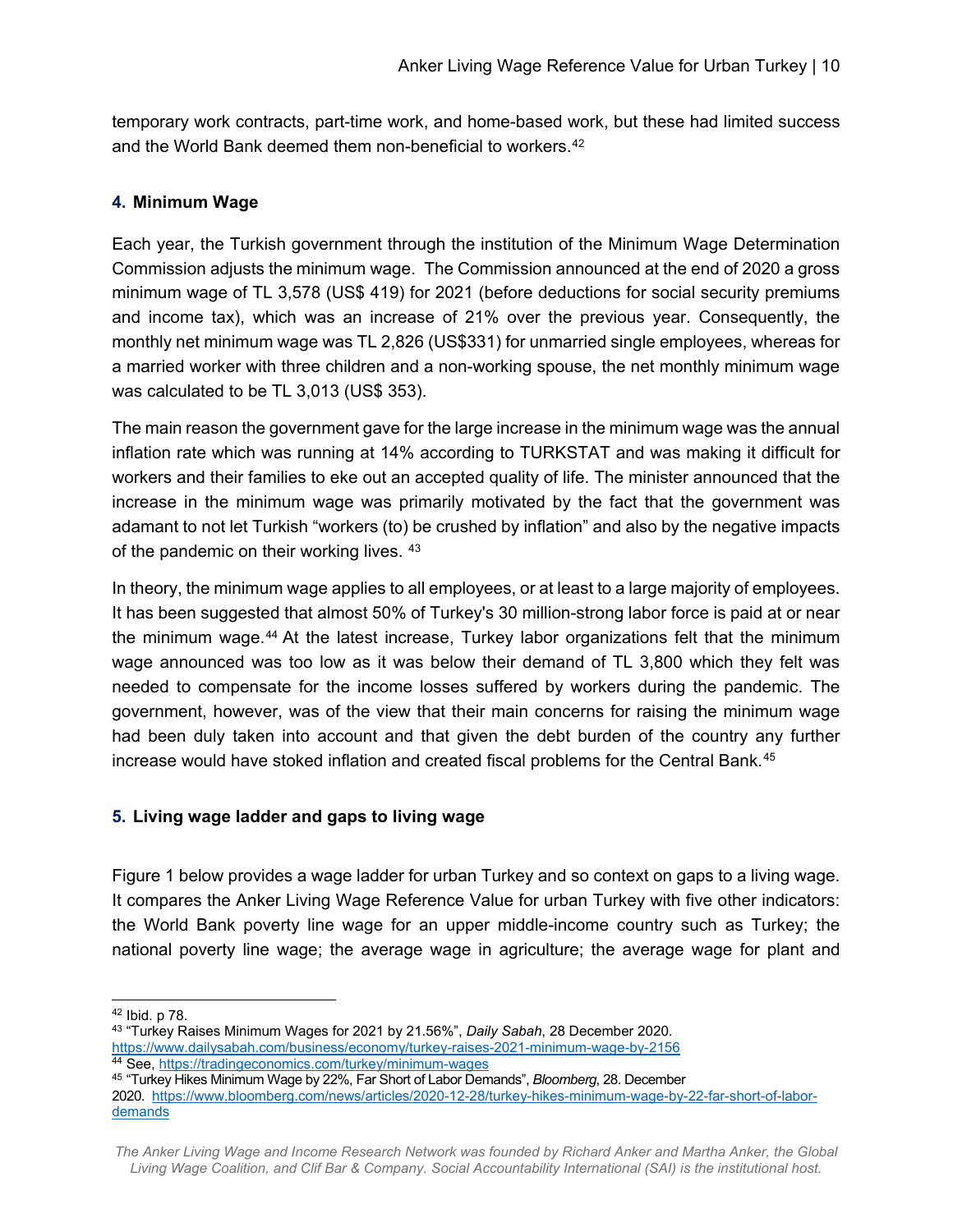machine operators; and the minimum wage for the principal earner in a family of four. The Anker Living Wage Reference Value is TRY 4,954 per month. This is almost four times more than the World Bank determined poverty line wage for an upper middle-income country, more than twice Turkey's national poverty line wage (which is based on a relative poverty line defined as 50% of average equalized household disposable income), and 38% higher than the official gross minimum wage. The Anker Living Wage Reference Value is also around 50% higher than the average wage of plant and equipment workers and around 92% higher than the average wage of agricultural workers.

One reason for these large differences is the substantial amount of income taxes and payroll deductions that workers would have to pay on a living wage, which is close to 25% of our living wage (even considering the amount they receive for the MLA, Minimum Living Allowance). The taxation system in Turkey is complicated and the payroll taxes for workers includes mandatory social security contributions (old age and disability insurance of 9% and healthcare insurance of 5%), unemployment insurance (1%), and stamp duty (0.759%). Workers earning a living wage would also pay income tax at a 15-20% rate.<sup>[46](#page-11-0)</sup> The "tax wedge", a measure of tax on labor income and includes tax paid by both the employer and the employee, is high in Turkey. According to OECD, this was 39.7% in 2020 for a single worker, higher than the OECD average of 34.6%, and is 38.2% for an average married worker with two children, the highest among OECD countries.<sup>[47](#page-11-1)</sup>

Before finishing this report, three aspects of the current situation in Turkey are important to mention, because they affect how to use this TRY 4,954 urban Living Wage Reference Value. First, living costs and so living wages vary considerably across Turkey, which is a very large and diverse country ranging from Istanbul which is a major (partially European) city to relatively poor Asian regions in the South-East and East.<sup>[48](#page-11-2)</sup> This means that living wages for Istanbul and other developed and expensive cities such as Izmir and Ankara are necessarily higher than our Reference Value which is for urban Turkey as a whole. To know more precisely what the living wage would be for say Istanbul, a full Anker Benchmark living wage study is needed. Second, we did not indicate the USD value of our Reference Value, as is usually done in Reference Value reports, because the Turkish lira to USD exchange rate has been so highly volatile and fallen so much in 2021. It was 6.96 in February, 8.21 in April, 8.53 in September, and between 10.0 and 13.6 in November (and between 11.6 and 13.1 in a single day, November 24). Third, Turkey's high inflation rate accelerated further in the second half of 2021 to around 20% per annum in October according to TURKSTAT (and even higher according to others) which means that our Living Wage Reference Value for 2021, which represents an average value for 2021, is an underestimate for the end of 2021.

<span id="page-11-0"></span> <sup>46</sup> See, OECD (2020) "Turkey: Taxing Wages" Brochure, [https://www.oecd-ilibrary.org/sites/65a6c54b](https://www.oecd-ilibrary.org/sites/65a6c54b-en/index.html?itemId=/content/component/65a6c54b-en)[en/index.html?itemId=/content/component/65a6c54b-en](https://www.oecd-ilibrary.org/sites/65a6c54b-en/index.html?itemId=/content/component/65a6c54b-en)

<span id="page-11-1"></span><sup>&</sup>lt;sup>47</sup> OECD (2021), "Turkey: Taxing Wages" Briefing note. chrome-

extension://efaidnbmnnnibpcajpcglclefindmkaj/viewer.html?pdfurl=https%3A%2F%2Fwww.oecd.org%2Ftax%2Ftaxpolicy%2Ftaxing-wages-turkey.pdf&clen=366111&chunk=true

<span id="page-11-2"></span><sup>48</sup> According to government statistics, equivalized per capita income is 2.7 times higher in Istanbul compared to the poorest region in Turkey.